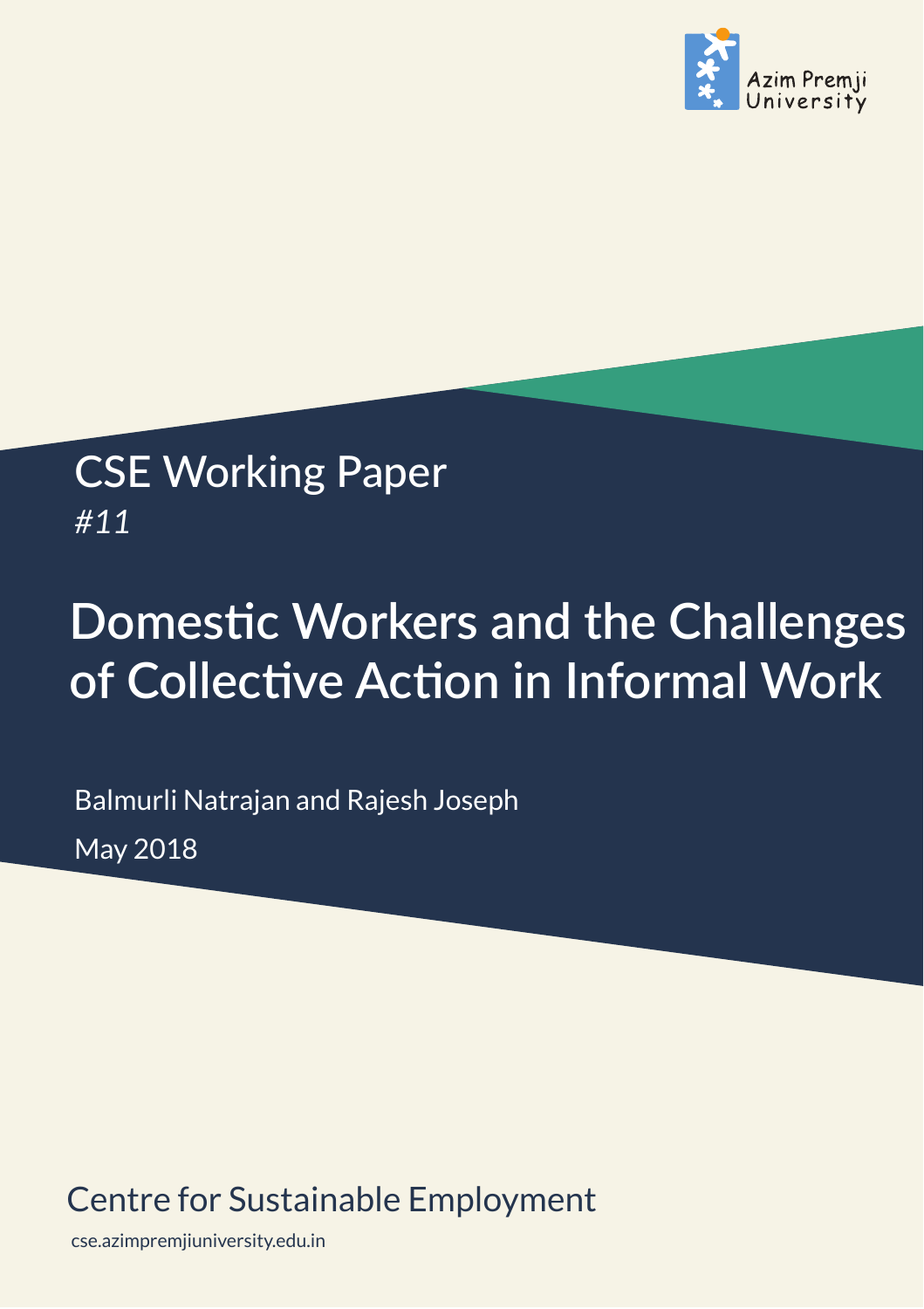#### **Domestic Workers and the Challenges of Collective Action in Informal Work**

#### **A Comment**

#### **Balmurli Natrajan and Rajesh Josephi**

#### *Introduction*

Domestic workers (henceforth, DW), are a part of the large 'informal' sector of urban economy and society in India.<sup>ii</sup> According to the NSSO data, over the last two decades, the DW population<sup>iii</sup> has emerged as the second largest urban informal workforce (Chen and Raveendran 2011), next only to 'home based workers' (artisans and petty commodity producers). According to the NSS  $68<sup>th</sup>$  round (July 2011- June 2012), it is estimated that 41.3 lakhs workers work in the households of others, and an overwhelming 27.9 lakhs of this total are women.<sup>iv</sup> An increasing number of studies are emerging about DWs around the world including the phenomenon of international migration of DWs for work. This paper is a critical commentary on the collectivization of DWs, based upon an ongoing empirical study that combines ethnographic and quantitative inquiry among DWs in different parts of Bengaluru, India. Our aim here is to provide readers with general insights into some of the key struggles of and prospects for domestic workers in a particular context – DWs who work in a mega-city and in multiple homes (rather than as live-ins).

Although they form a crucial segment of the informalised worker population in the city, DWs are a relatively neglected population (in scholarship, labour and citizenry mobilizations, and within policy) as compared to workers in the garment, construction, transportation, restaurant and other informal industries. Scholarship on DWs (Kothari 1997; Sankaran 2013; Sharma 2016) have established that they are characterized by a very high degree of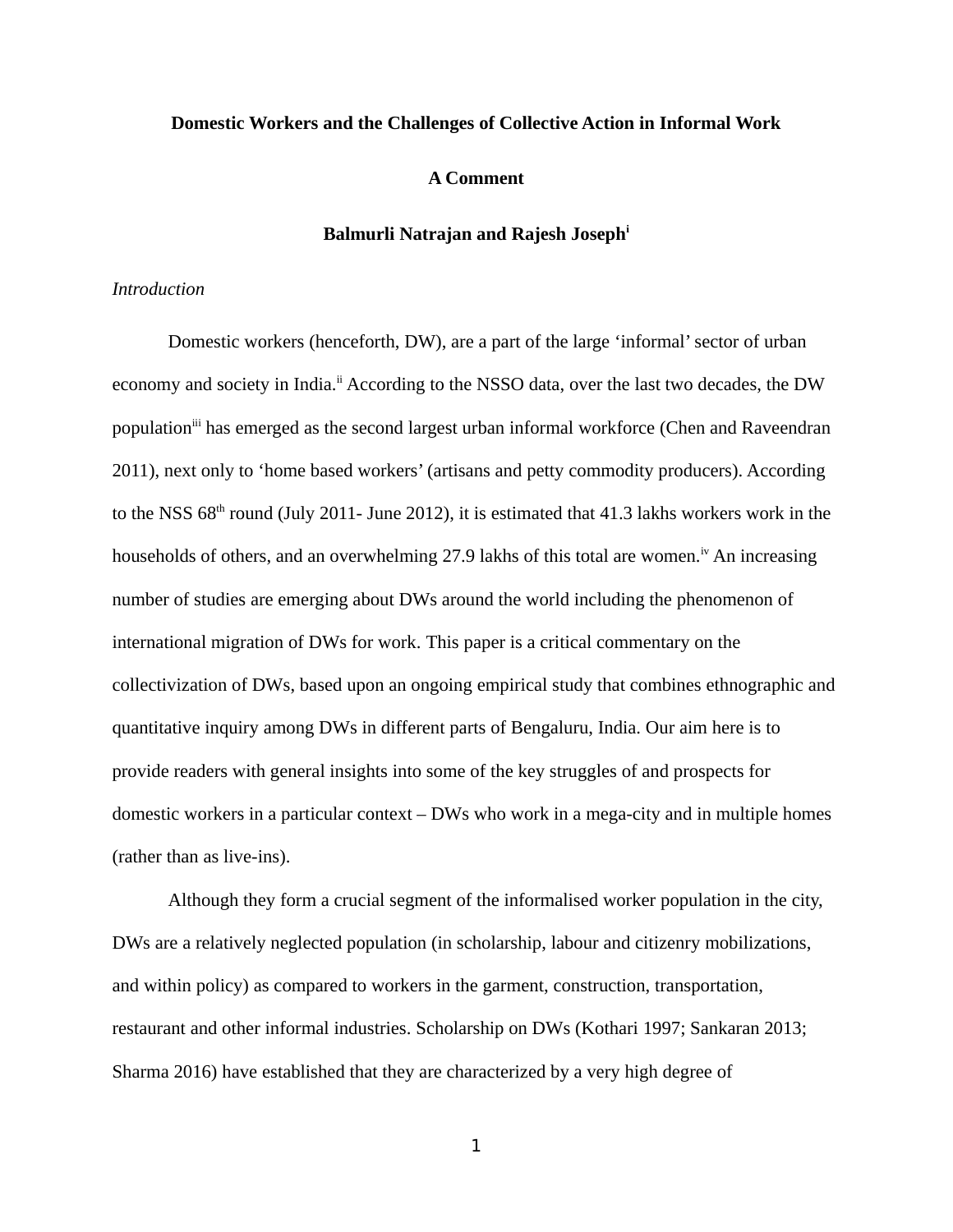'feminization' of the workforce, with an 'invisibilization' that undervalues their labor (partly due to the work being done within private homes and not in the public space, and also due to the 'naturalization' of women's work). They have also commented upon the lack of legislations that guarantee the welfare of DWs including minimum wages, and the need to reconceptualize the home as a place of work (Naidu 2016; Neetha and Palriwala 2011). In general, DWs are also overwhelmingly of 'low' socioeconomic status, and with an increasing proportion of migrant workers from different parts of India.

In India, a number of factors may contribute to the growing presence of DWs within the workforce, each of which requires careful study. For instance, the rising incomes of urban middle and upper classes needs to be understood in the context of social aspirations and class practices of 'distinction' which make the engaging of a domestic worker into a normative cultural marker for upward class mobility. Similarly, the discourse on lower female labor participation rates which has been rightly argued to mask the increased domestic work activities (Ghosh 2016; Naidu 2016), needs to be further complicated by the possibility of increase in female participation in the workforce in urban India due to a complex of factors such as rising cost of living, changing family structures and gender norms, the emergence of 'housework' as a culturally salient category of work that requires attending to in conscious ways (and not simply assumed to be done by women in the household), and the existence of a steady supply of working-class women who are willing to do this work. $v$ 

Official state speech and policies, and socially dominant perceptions in society) have been slow to recognize DWs as 'workers' in the informal sector. The fact that DWs play an important role in the economy is typically understated in public discourse (and is consonant with the invisibilization of women's work). The Indian state, despite supporting the ILO convention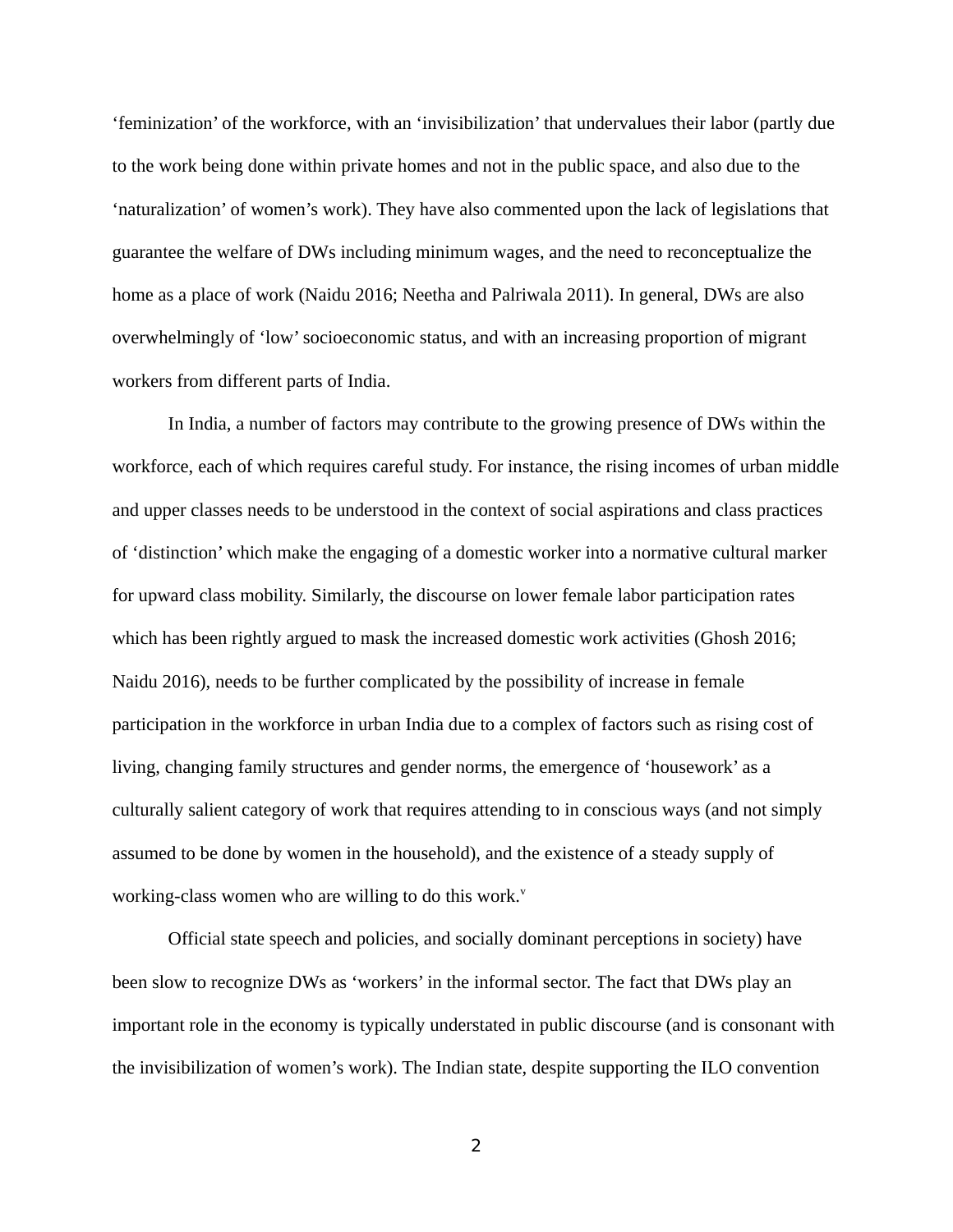on Domestic workers (ILO convention 189, 2011) has not yet ratified it and has not framed any policy that guarantees protection and rights for this segment of the workforce. It is only the persistent struggles of DW collectives and NGOs working on informal sector workers that have made this an issue of some importance in public discourse over the last decade. This makes DWs, in cities such as Bangalore, a very distinct and interesting segment of the labour force of Bangalore from the perspective of 'worker consciousness.' We now see a diversity of collective forms of DWs (a complex of conventional *NGOs*, older forms of *labour unions*, and more recently, what are called *labour NGOs*) – each of which work in different ways on DW issues.

Since 92% of the working population in India work in the so-called 'informal sector' (NCEUS 2007), any sustained resistance to the hegemony of capital requires the participation of informal sector workers. Such resistance presumes the collectivization of informal sector workers, which although not a new phenomenon comes with particular challenges (Chigateri et al 2016; Gallin 2001; George 2013). In a separate essay under review, we have developed an empirically-based argument focused on the precarity of DWs as workers enmeshed within monetary relations of debt and obligations of a 'gift' economy (Joseph, Lobo, and Natrajan, under review). In the remainder of this commentary, we elaborate on two major issues – the 'place' of the union which arises due to the *lack of a locus for organizing* of DWs in a way that is analogous to the factory site, and the 'place' of the worker which arises due to the *emergence of the apartment* as a potential new locus for DWs to organize.

#### *The 'Place' of the Union: Dispersal and Visibility of a Collective*

In the formal sector where the 'union' is recognized by the employer and the state law, the union office is located either inside or outside the factory gates. It is very much visible to the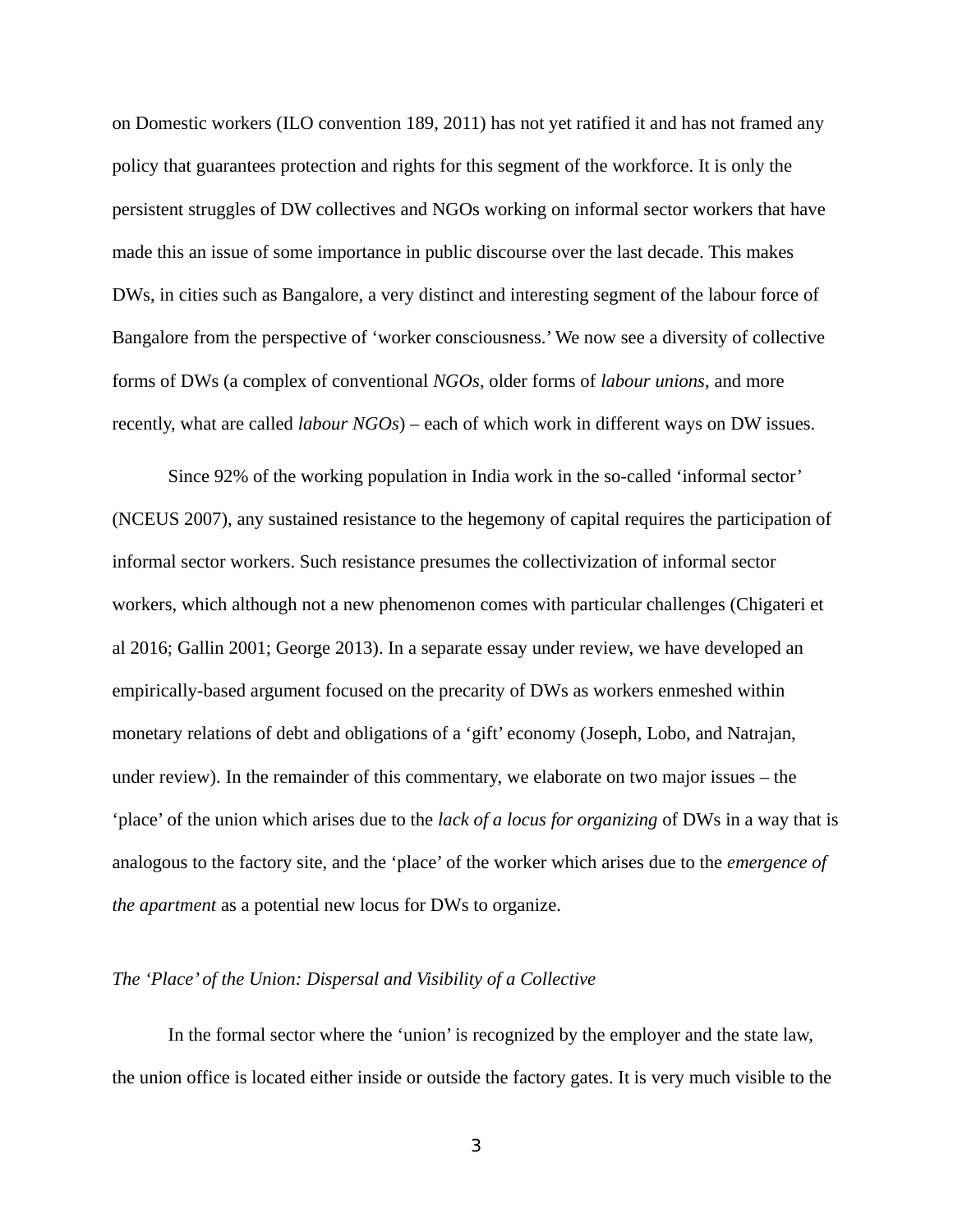employer, the employees who may be its members, and the state. In the domestic work context, the work place of DWs is the 'private individual home'. Unlike the formal sector worker union, any collective of DWs faces the fact of multiple employers for each DW. Who then is the DW collective/union facing as the employer of the DWs as a whole?

This is a major challenge to any collectivization effort or bargaining for DWs. Individual employers and individual homes can invoke the rights of a private citizen in far easier ways than factory owners. Such an ambiguous situation raises the debate over whether the individual home is a private space or ought to be considered a workplace (since it has employment, and hence some form of production, within). It is a central point of contestation for the state. Consequently, two kinds of issues become salient, a strategic one, and a conceptual one. Strategically, any effort in collectivization by organizations of DWs pushes them to seek workers at their 'living spaces' rather than their workplaces. Underlying the strategic issue is a conceptual task of locating DW work within the context of capital accumulation and labor processes, and in turn conceptualizing the 'household' itself.

Taking the conceptual issue first. Briefly, DWs are arguably best viewed as petty commodity producers (producing a service), but *not* as independent producers (such as peasants and artisans) since they use tools provided by the employers. Being proletarianized, DWs fall *within* the circuit of capital, and are not 'excluded' (see Sanyal and Bhattacharya 2009). They are tied to capitalist production since they work in households of employers who themselves work within the circuit of capital (being either owners of capital or wageworkers in capitalist firms). Nonetheless, DW are not simple wageworkers since they are not 'exploited' in the conventional sense of having surplus extracted within the production process (as are factory workers). Consequently, conceptualizing DW as workers requires a more nuanced development of the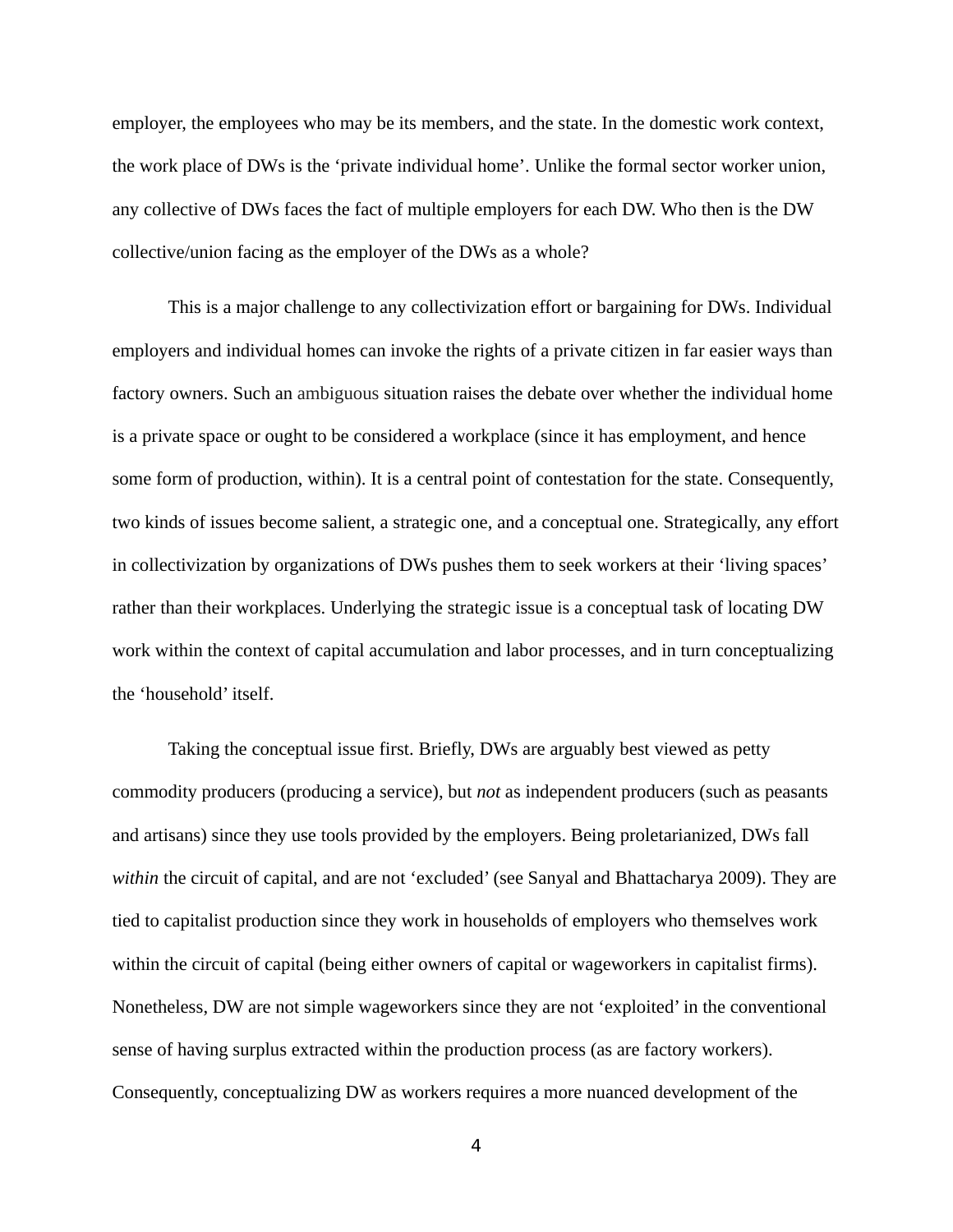concept of exploitation and the meaning of a wage relation, a challenge that we take up separately and build upon many others who have advanced our insights in this matter (e.g., Elster 1986; Resnick and Wolf 1989).

For our purpose, the question of subjective identity formation is part of our challenge to develop methodologies that capture the dynamics in concrete situations of collectivization. The fact that the 'household' is not simply the place of work for the DW, but also a place of production of value (commodities) and subjectivities (identities), needs to be foregrounded in conceptualizing DWs, many of who in our study prefer to view themselves as 'self-employed workers'. Consequently, the work of social reproduction overwhelmingly carried out by women (the woman employer-supervisor and the female DW) remains invisibilized (see Rai 2013; Razavi 2013) and undertheorized. That this is not an abstracted conceptual issue but one of concretely addressing complex social actors in their connections to capital and class is brought out by a frequently heard refrain by organizers who exhort DWs to think about themselves as significant actors in the economy: "You are playing an important role in the economy because the middle class [your employers] have to go to work. If you don't go [to work] then their productivity and income suffers" [Field note entry, December 21, 2017].

The strategic issue is part of the fact that DWs exist within a diverse set of labor arrangements (see Chen 2011) which poses a unique challenge to DW collectivization efforts. Some DWs work as 'live-in' workers (with room and board), but more often as workers working in multiple homes. Some are paid piece-rates for each kind of work they perform, while others are paid a salary. The focus of our study are DWs who work in multiple homes. When organizations seeking to collectivize DWs enter the low-income residential areas where DWs live, they enter a space that is already a contentious place, one where various civil society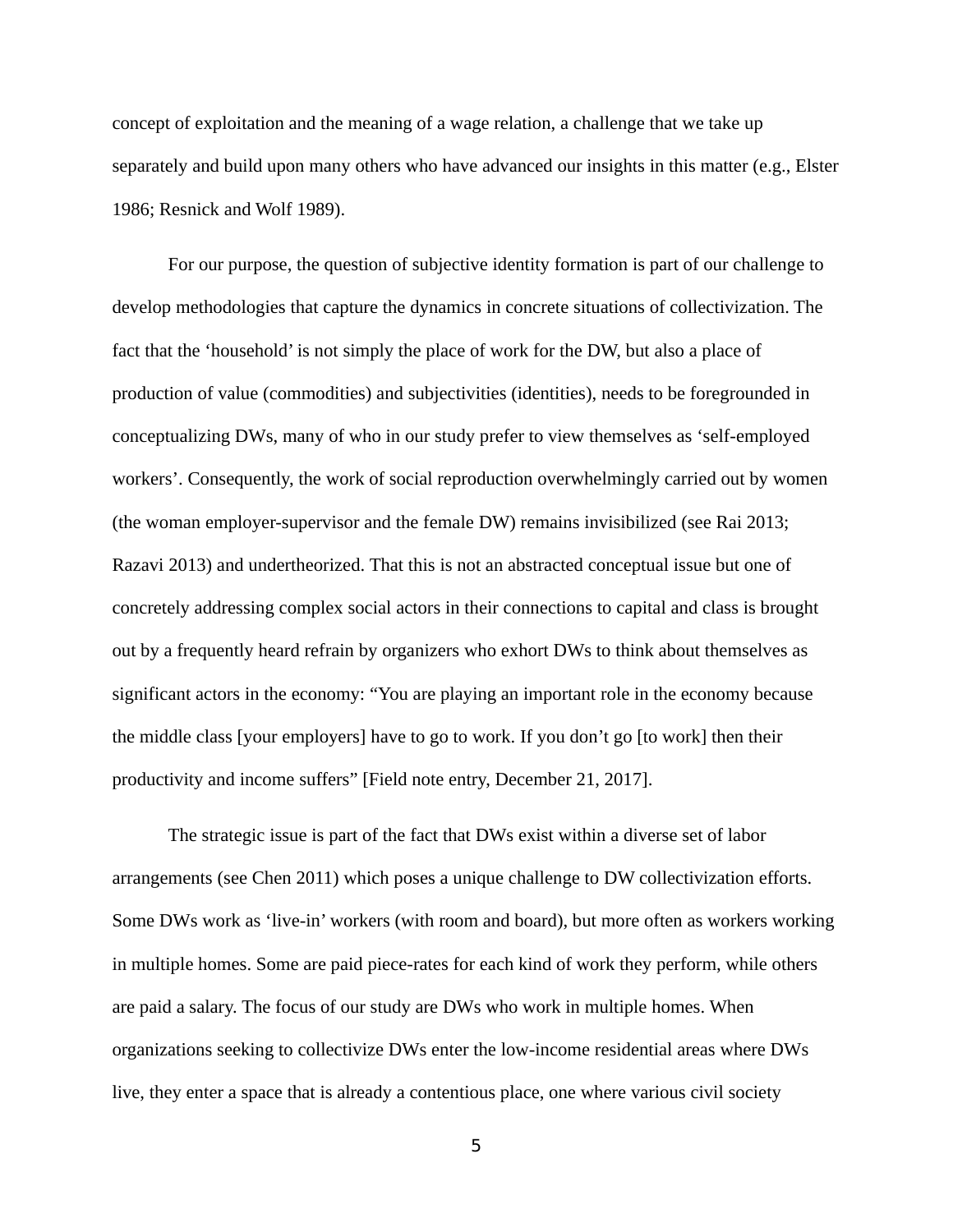organizations seek to interpellate DWs on/through different issues. DWs, in their everyday lives, are thus enmeshed within the practices and subject-producing actions of organizations that range from the overtly religious (sects around particular deities, church groups), to charitable trusts (supporting education, health, child rights, women empowerment etc), or rights-based organizations (women rights, dalit rights, housing etc), to social entrepreneurial business (microfinance) who jostle among themselves for the same 'client base'. $\rm{v}^{\rm{u}}$ 

Thus, organizers of DWs face the reality of the intersectionality of class, caste, gender, ethnicity, and other identities when they enter the residential areas of DWs, a context in which 'worker consciousness' is only one among others. Such a situation allows our study to distinguish between three kinds of organizations working with DWs – the *conventional NGOs* (who tend to define themselves as exclusively working for 'welfare rights' for DWs, and who therefore focus entirely on demands from the state), the *older-style trade unions* usually affiliated to political parties (who are less apt to work within the residential areas of DWs, and preferring to facilitate to get state schemes/welfare), and the *labour-NGOs* (who are the most creative, combining the nimbleness of an NGO with a clarity of the need to foreground the DW as a part of a laboring class worker with rights, while not reducing their subjectivity to any simplistic singularity). It is the last kind of DW collectivization that holds the most promise. We use the term 'union' to refer exclusively to the labour NGOs in our study.

As DWs are spread throughout the city, labour NGOs do not have a single 'union' office. The dispersal of the DW makes it necessary to claim spaces that may legitimize their struggle. Thus, labor NGOs have devised an organizational model in which they conduct 'area-level' meetings every month in different DW residential neighborhoods, and complement this with block-level and Executive committee meetings every months. The area-level meeting are similar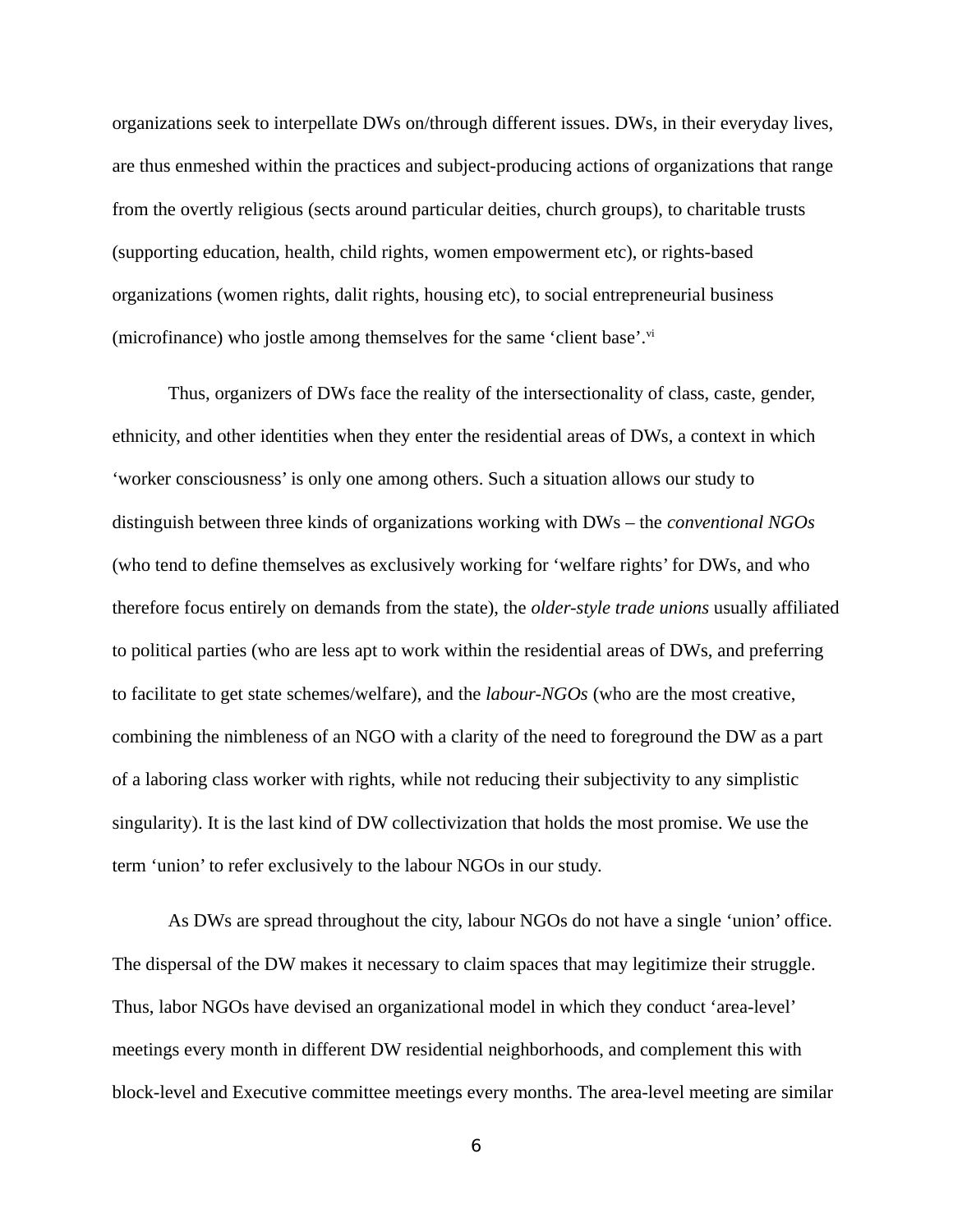in form to meetings of Self-help Groups or Joint liability groups (that many DWs are part of) and are *conducted in the open and at the doorsteps of members' living spaces*. As discussed above, the labour NGO meetings (many times simply called 'union' meetings by DWs) have to compete with other organizations in the area. Since most DWs are also members of these other groups, it often leads to a dilemma for the women when the timings of a 'union' meeting sometimes clashes with that of an SHG or other group meeting. DWs thus have to choose which meeting to go.

DW 'union' meetings thus are a struggle to capture the 'mind space' of DWs. It also raises some interesting issues about collective action, place and visibility. Conducting meeting in the open makes sense to organizers since it assures visibility to the collective work of DWs who see and hear their own union at work. Indeed, organizers are clear that holding meetings in the open rather than building a union office (a physical office structure) was not only about cost effectiveness, but more importantly about making the general public *especially the domestic workers who have not joined the union* to become aware of the existence of the union. As one of them put it, "If we do it on the street, few workers who pass by they will stop and listen what we are talking about" [Field note entry, September 13, 2017].

However, this in turn poses another issue for the unions – that of the *ad-hoc nature* of many of the issues that they take up on behalf of the DWs. Most of the cases which came to the union happen to actually come from non-members who approached the area-level unions to solve their problem (usually problems related to either domestic violence at the DW's home, or the arbitrary dismissal of a DW or failure to be paid due wages). This becomes counterproductive for the more longterm strategic objective of collectivization of DWs since many of the DWs did not become emotionally invested in the union, preferring to not come back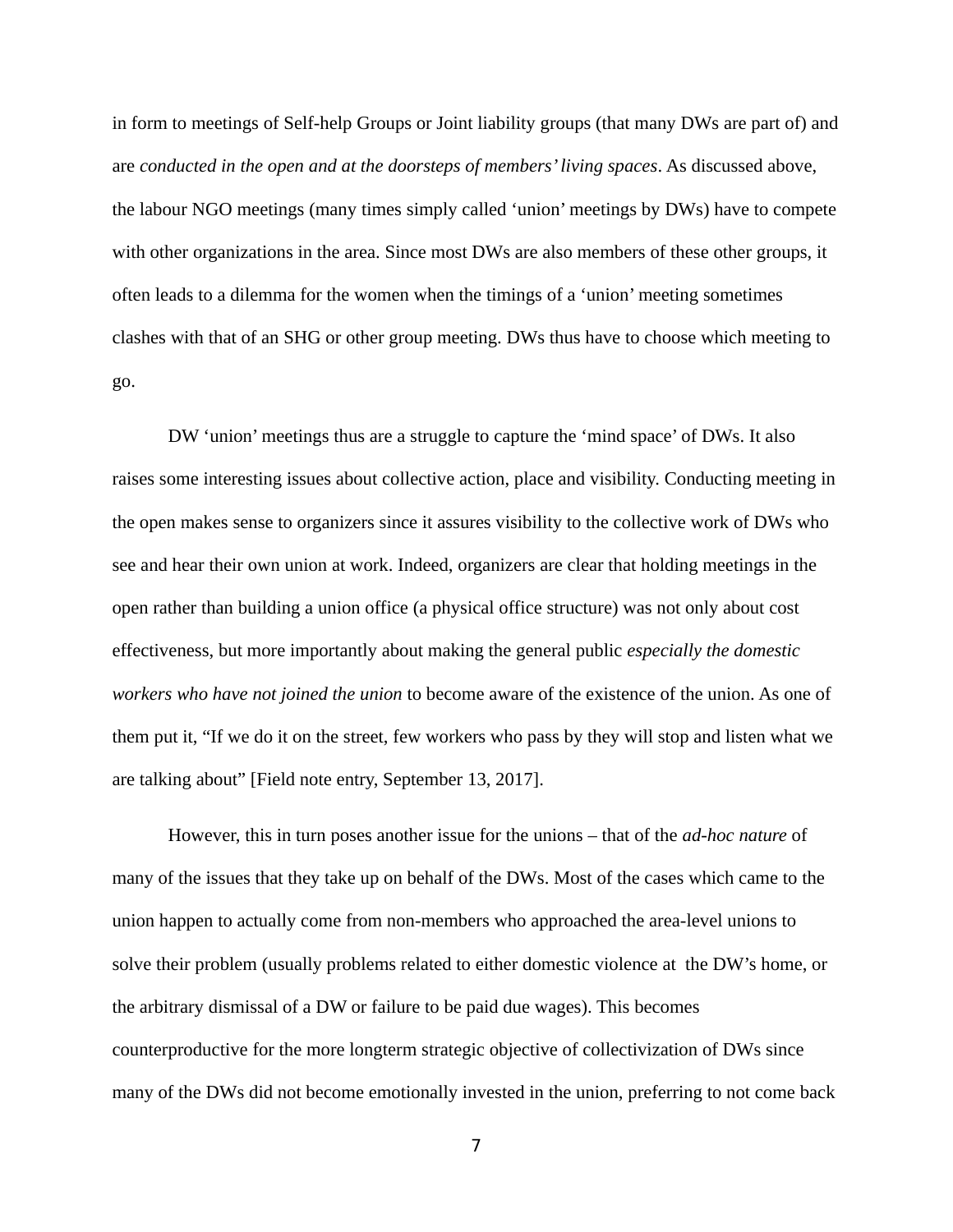for meetings once the problem was solved. This poses the problem of membership and persistence of purposeful collectivizing. Indeed, many DWs who were regular and committed union members started complaining not to entertain complains from non-members. As one of them put it about another DW who was not a member: "We [meaning the union] solved the problems…which was in bad condition…and we took so much risk. Now she is simply sitting in the area [during our meeting]. We called her for the meeting, and she didn't come. Next time onwards, we are not taking up the cases [of those] who are irregular in monthly meetings. We have to strictly follow this in our area" [Field note entry, October 05, 2016]. As these cases are fought on an ad hoc basis, the larger questions of the employer not paying minimum wages, payment/dues on time to workers, arbitrary dismissal on whims and fancy of the employers etc., still remain largely unaddressed as systemic and structural issues that define the DW work relation as a worker-employer relationship in the informal sector.

On the other hand, the success of fighting cases for non-members brings legitimacy for the union at the local level. The cases that have a profound effect on members (and nonmembers) are the ones that happen locally. Most of these cases are of arbitrary dismissals of domestic workers by the employer without giving them their dues. The challenge for the union then is to show evidence for the existence of a direct relationship between the employer and the employee (a point we pick up below). Any small victory of the union also legitimizes the claim of the DWs to be viewed as 'workers' rather than as 'servants' in their relationship with the employer. These cases are also looked internally by the labour NGOs as the training ground for the executive members of the unions, the leaders-in-the-making of DWs. Lastly, in recent times, aided by the notification of minimum wages for domestic workers by Karnataka , the Labour Department has been intervening on behalf of the unions, thus strengthening their hands.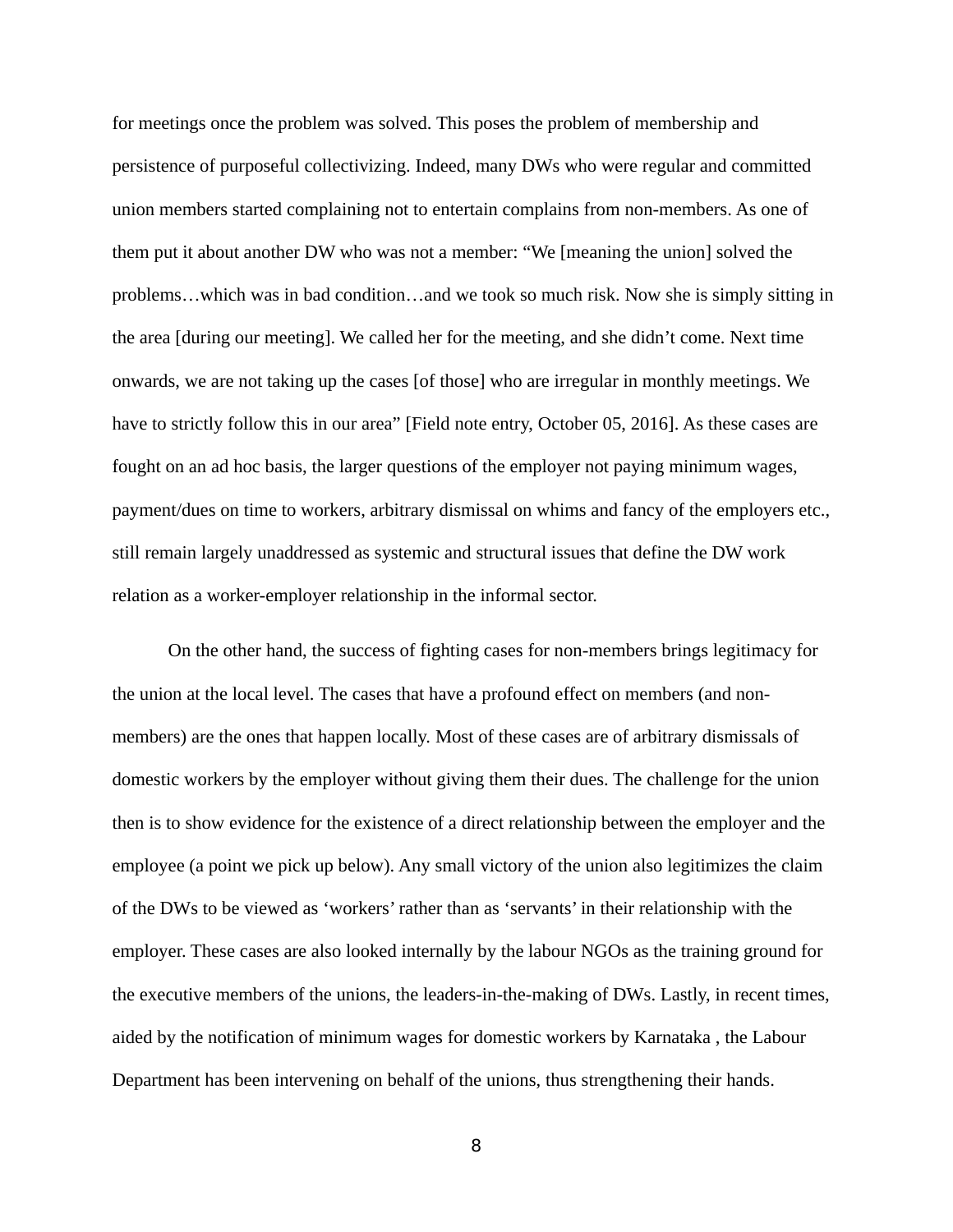#### *The 'Place' of the Worker: The Apartment as Factory Gate*

The domestic work sector is also an increasingly migrant workforce, especially in language / ethnicity.<sup>vii</sup> Most of the DWs in our study are first- or second-generation migrants. This workforce is dominated by Telugu and Tamil speakers in addition to Kannada speakers. More recently, there is an influx of Hindi and other north-Indian language speaking DWs. Bringing cohesiveness to a group as diverse and at the same time trying to focus on the employer and the government policy is a hard task. While our study has yet to explore what such an ethnically diverse DW workforce poses as challenges to collectivization, we elaborate here on a related issue - the fragmentation of the workforce along a different axis.

There is an emerging 'hierarchy' among DWs in terms of workplace. DWs who work in apartment complexes and 'gated communities' are generally paid significantly higher than those working in individual houses. Speaking about the hierarchy, Kalai<sup>viii</sup>, a DW says:

Few workers get minimum wage. But, *no one* is getting minimum wage in Kothanur. DWs who go far away and work in 'the apartments' - they get above minimum wage. Locally [meaning in Kothanur], there is no respect…this work is seen as degrading work. Sometimes I don't even say what I am working as. If we work in the apartment we get respect. But there few employers behave rudely [Interview 12.04.2017]

Her colleague, Sarasamma added, "We go out, to work in apartments; *Offissar hage hogutteve barutteve* [trans: we go like officer and come]. In some houses, as soon as we enter they order us saying do this do that; in some houses they leave us, we know what to do, so many years we are working. This is maryade [respect]" (Interview 12.04.2017).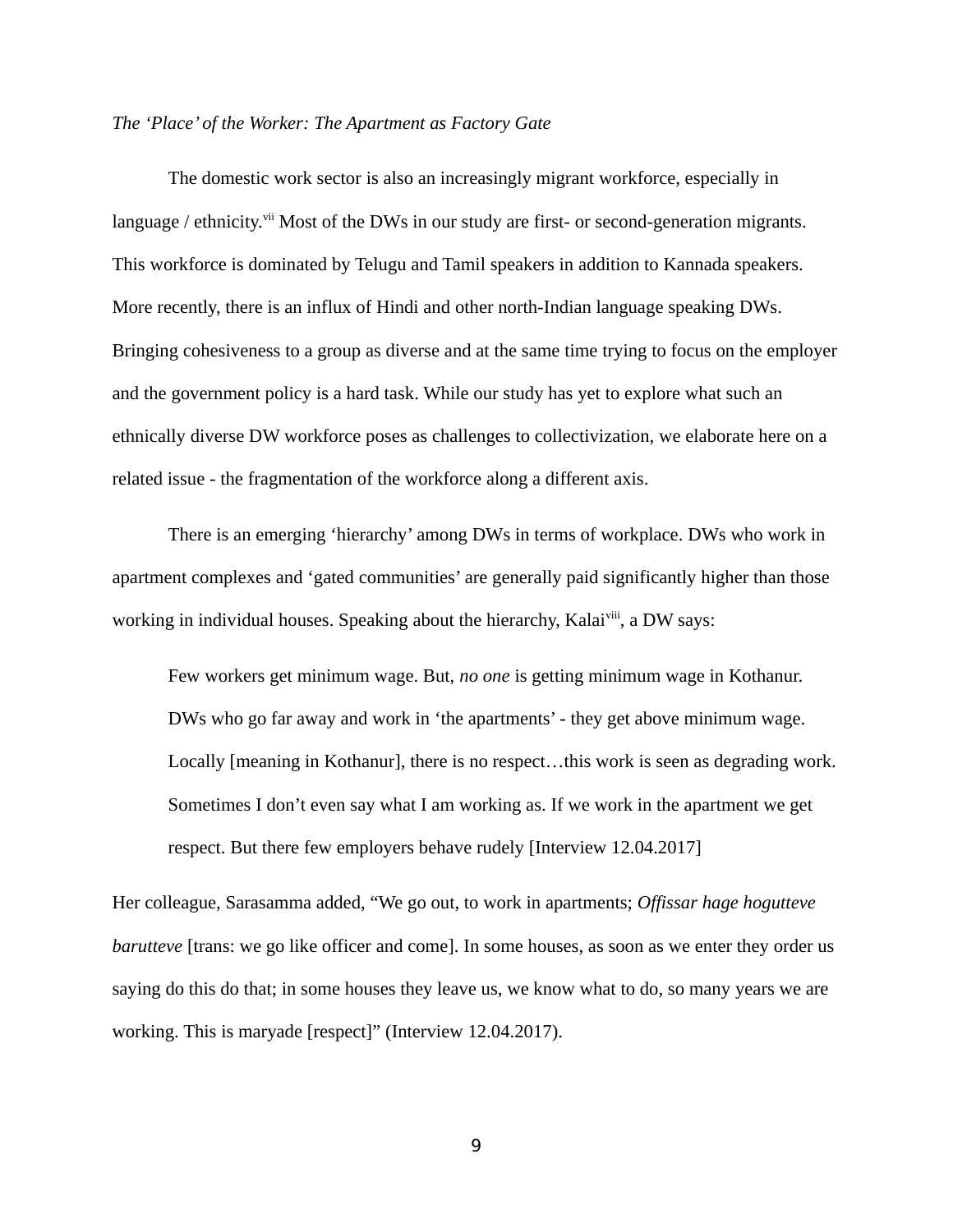The extent of the wage-gap between apartment complexes in particular parts of the city and others is part of an empirical project. What is crucial here is that an increasing number of DWs *perceive* the apartment and gated communities as holding better employment prospects than working in individual houses (a factor of the perception that the employers in apartments are more affluent and willing to pay more than the individual houses), and to some extent (although this is still an ambiguous one) as also about getting 'dignity'. This has led to a segmentation between DWs working in the apartments vis-à-vis those working in individual homes. One fallout of this segmentation is that it has become difficult to standardize wages across the domestic work sector. Indeed, any discussion of wages within the union is always contentious as DW members claim that they are better off negotiating their own wages with their employers. Consequently, since the prevailing wages in apartment complexes are above the Karnataka government fixed minimum wages<sup>ix</sup>, the unions have left the wage negotiations to the workers themselves.

There is, however, one potential area of organizing for the unions - the possibility of constructing working conditions within apartment complexes / gated communities in a systematic manner, *as a single employing entity*. One of the main challenges of the DW unions is the fact that although DWs have a direct relation with employers, each DW has multiple employers. However, since all the payments are in cash on a monthly basis for hourly work, most of the legal struggles (i.e., cases of conflict that come to the unions) becomes a fight to prove the existing relationship of the DW and the employer. For their part, many employers, when confronted with the accusations from DWs about discrepencies in payment take recourse to the lack of a contract that demonstrates employment, with some even denying that the DW worked on their premises.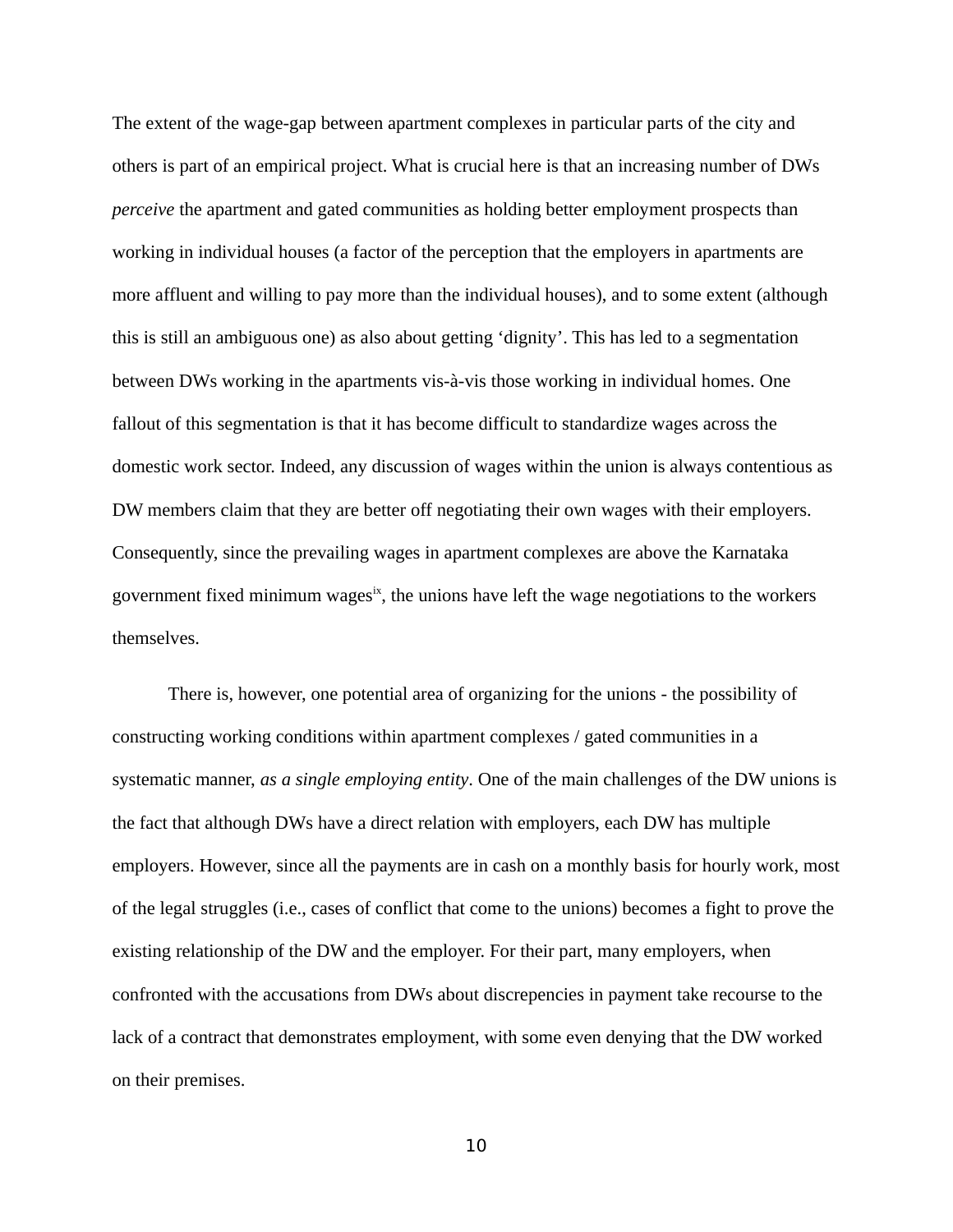It is in this struggle for proof of work, the DWs who work in apartment complexes have pointed out to the apartment complex *entry and exit logs* as evidence for their claim of employment. Almost all apartment and gated communities maintain such musters / registers for all visitors at their gates. In this sense, the apartment gates have now been transformed into the 'factory gates' for DWs as being isomorphic with formal workers who punch in their entry and exit at the factory. Some apartments have provided ID cards for all workers working on their premises (ostensibly for their own reasons of security). This quasi-formal arrangement for workers is now transforming itself into the possibility of viewing the apartment complex and its representative – the Resident welfare Association (RWA) *as a collective employer* who has an identity. DWs and their unions have begun to use this as collective bargaining tool where each apartment forms norms in their relation with domestic workers working in the complex.

Such an arrangement, where it operates, also provides a valid documentary proof for the labour department officials to call upon the employer to negotiate with the DWs. This also helps in bargaining for higher wages or facilities citing the prevailing wages in the apartments. However, it also enables employers to demand the enforcement if particular regulations on DW behavior as a collective. Even as the apartment gate becomes the factory gate for the DWs, the RWA and meetings in the apartment Club House become sites for employers to address issues of their individual DWs collectively. The recent case in Begaluru of the Shantiniketan housing complex<sup>x</sup> in Whitefield is a case in point where the RWA tried to put in place a set of regulations in which DWs were constructed as 'servants' in line with long held traditional and conservative perspectives on domestic workers. It also brings out the underlying threats of dismissal for DWs, due to the perceived availability of a large army of DWs seeking employment within apartment complexes. Thus the challenge for unions is that as employers collectivize through their RWA,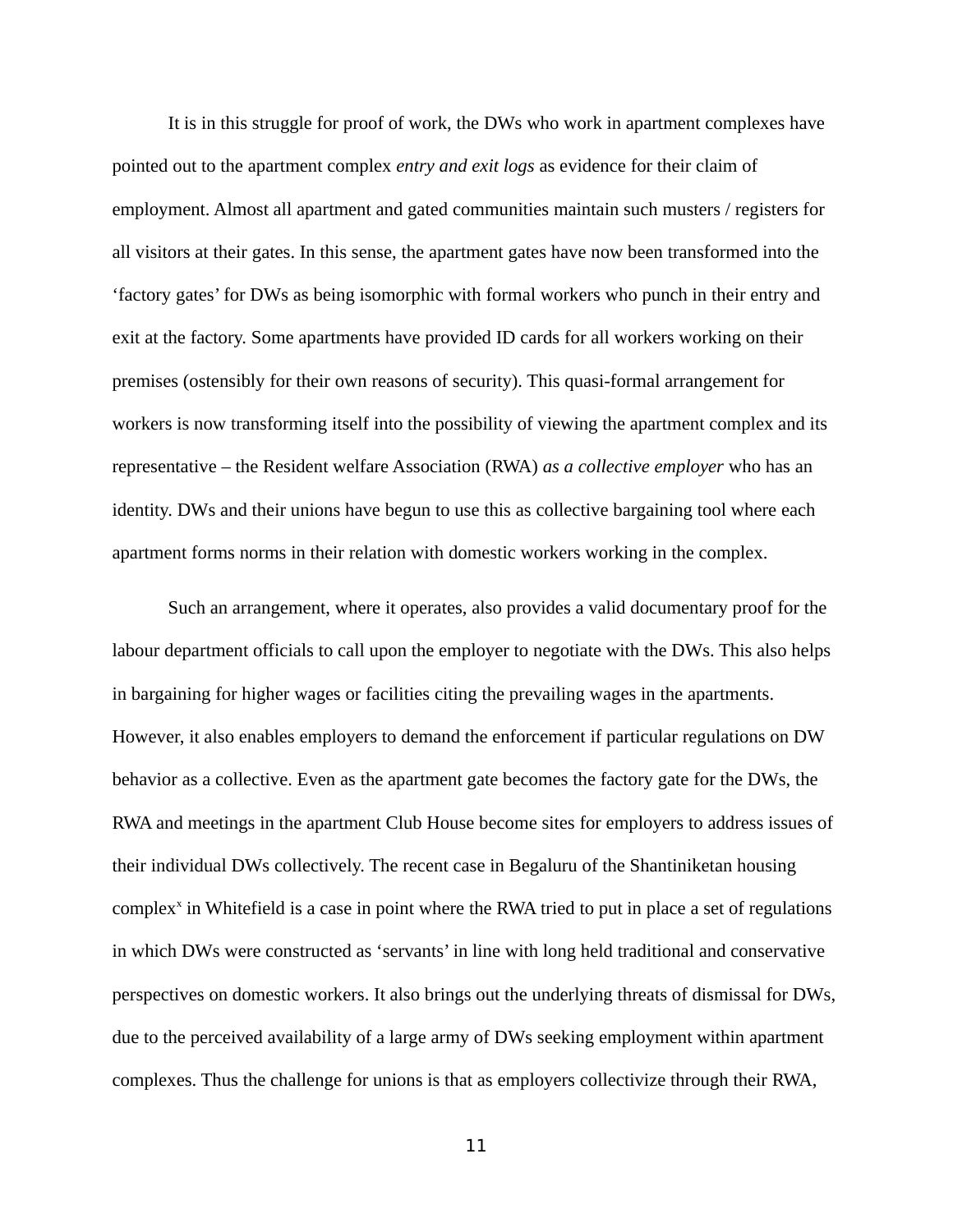the scenario resembles the formal sector where the industry prefers to hire (a more docile or even subservient?) set of contract workers without the backing of unions.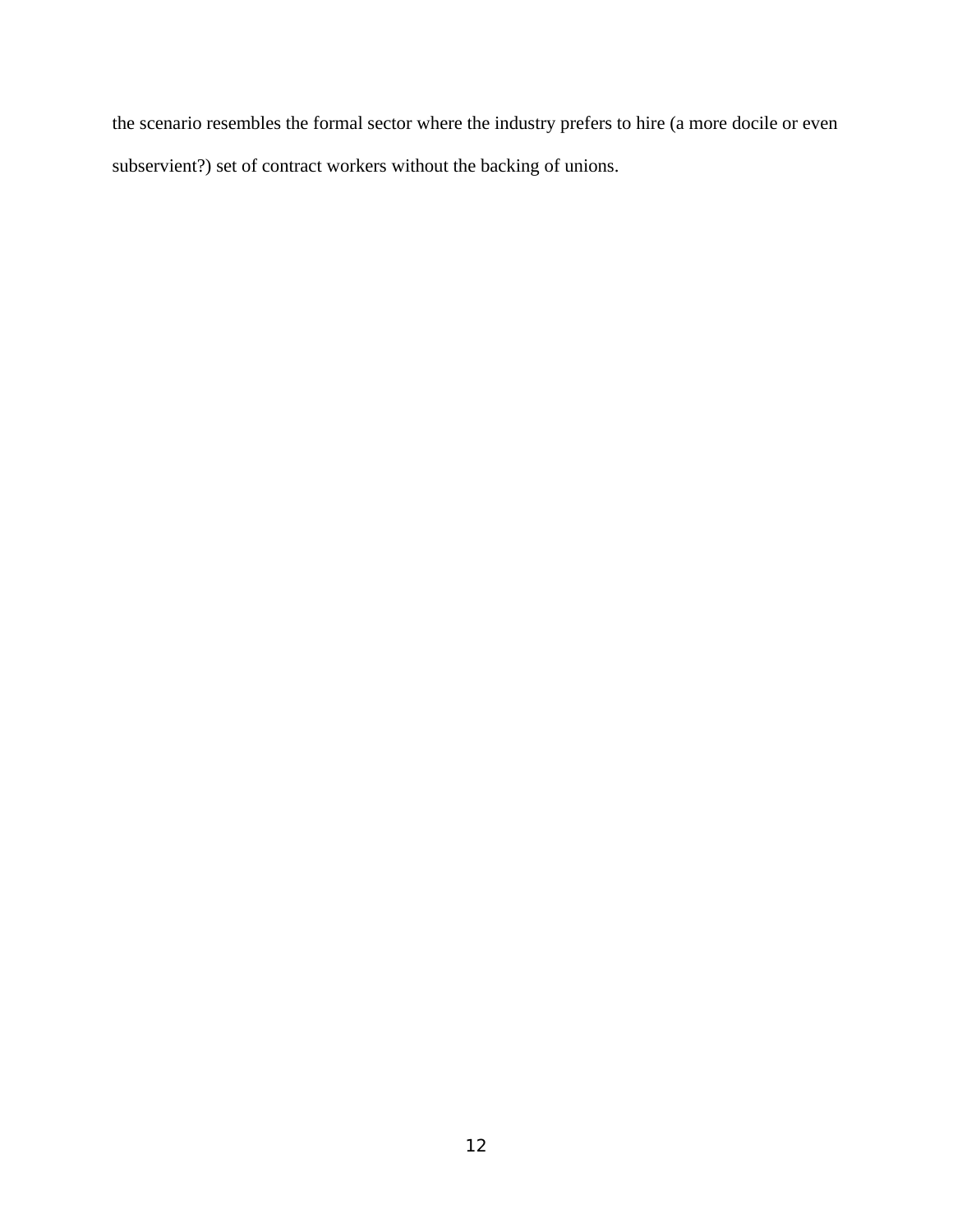#### **References**

Chen, M. A., & Raveendran, G. (2012). Urban employment in India: Recent trends and patterns. *Margin: The Journal of Applied Economic Research*, *6*(2), 159-179.

Chen, M. A. (2011). Recognizing domestic workers, regulating domestic work: conceptual, measurement, and regulatory challenges. *Canadian Journal of Women and the Law*, *23*(1), 167- 184.

Chigateri, S., Zaidi, M., & Ghosh, A. (2016). Locating the Processes of Policy Change in the Context of Anti-Rape and Domestic Worker Mobilisations in India. *Geneva: United Nations Research Institute for Social Development*.

Elster, J. (1986). "Three challenges to class" in John Roemer (ed.), *Analytical Marxism*, Cambridge: Cambridge University Press, 141-61.

Gallin, D. (2001). Propositions on trade unions and informal employment in times of globalisation. *Antipode*, *33*(3), 531-549.

Ghosh, J. https://www.theguardian.com/global-development-professionalsnetwork/2016/jul/16/womens-workforce-participation-declining-india

George, S. (2013). Towards Recognition through Professionalisation. *Economic and Political Weekly*, *48*(43), 69-76.

Kothari, U. (1997). Women's paid domestic work and rural transformation: A study in south Gujarat. *Economic and Political Weekly*, WS5-WS12.

Naidu, Sirisha. (2016). "Domestic Labour and Female Labour Force Participation" *Economic and Political Weekly*, vol L1 (44 & 45), 101-108.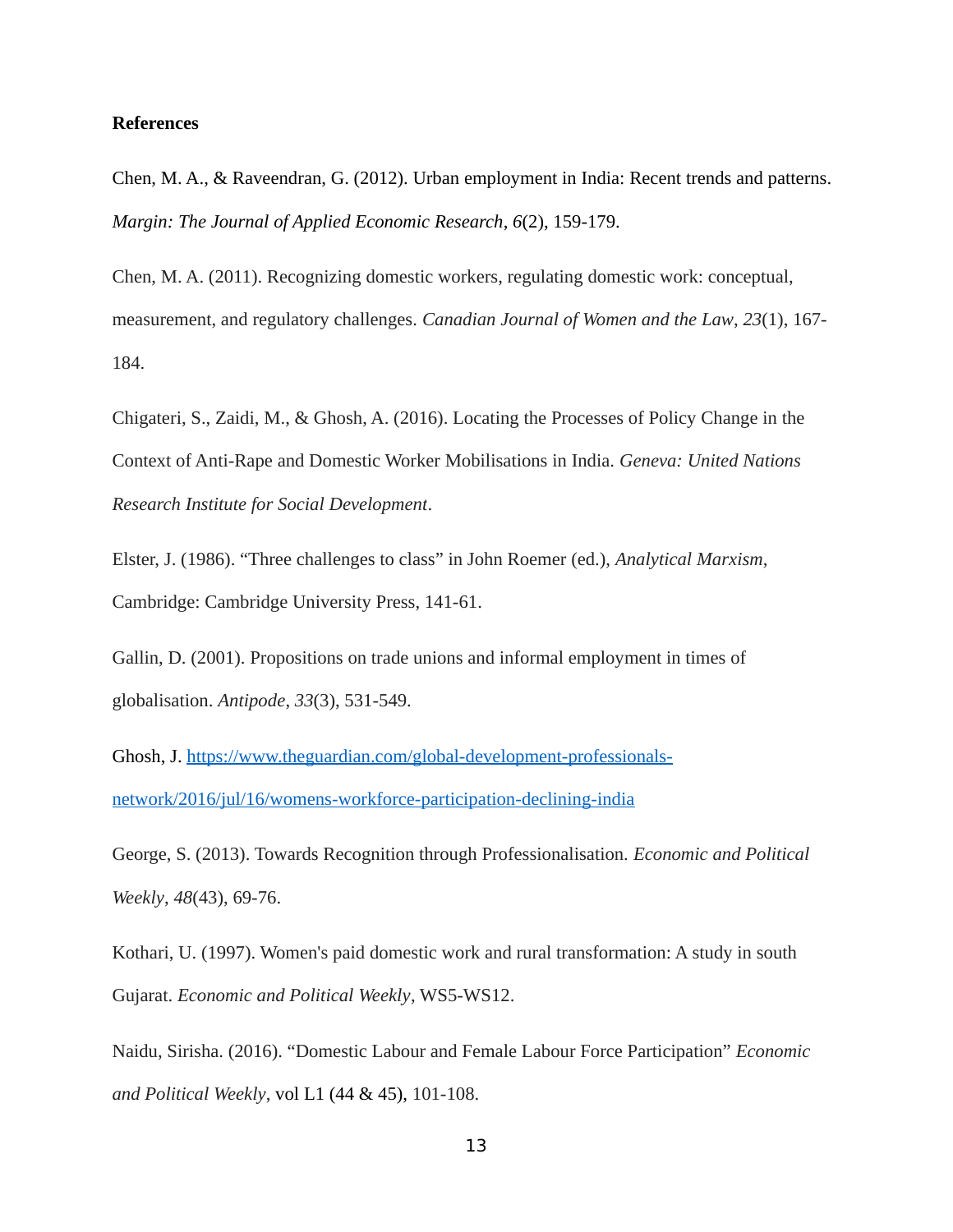NCEUS (2007). Report on Commission of Work and Promotion of livelihoods in the Unorganised Sector, National Commission for Enterprises in the Unorganised Sector. Neetha, N., & Palriwala, R. (2011). The absence of state law: Domestic workers in India. *Canadian Journal of Women and the Law*, *23*(1), 97-120.

Rai, Shirin. (2013). "Gender and (International) Political Eocnomy" in Waylen, G. (Ed.). (2013). *The Oxford handbook of gender and politics*. Oxford University Press, 263-288.

Razavi, Shahra. (2013). "Households, Families, and Social Reproduction" in Waylen, G. (Ed.). (2013). *The Oxford handbook of gender and politics*. Oxford University Press, 289-312.

Resnick, S. A., & Wolff, R. D. (1989). *Knowledge and class: A Marxian critique of political economy*. University of Chicago Press.

Sankaran, K. (2013). Domestic Work, Unpaid Work and Wage Rates. *Economic and Political Weekly*, 85-89.

Sanyal, K., & Bhattacharyya, R. (2009). Beyond the factory: globalisation, informalisation of production and the new locations of labour. *Economic and Political Weekly*, 35-44.

Sharma, S. (2016). Of Rasoi ka Kaam/Bathroom ka Kaam Perspectives of Women Domestic Workers. *Economic and Political Weekly*, 52-61.

#### **Notes**